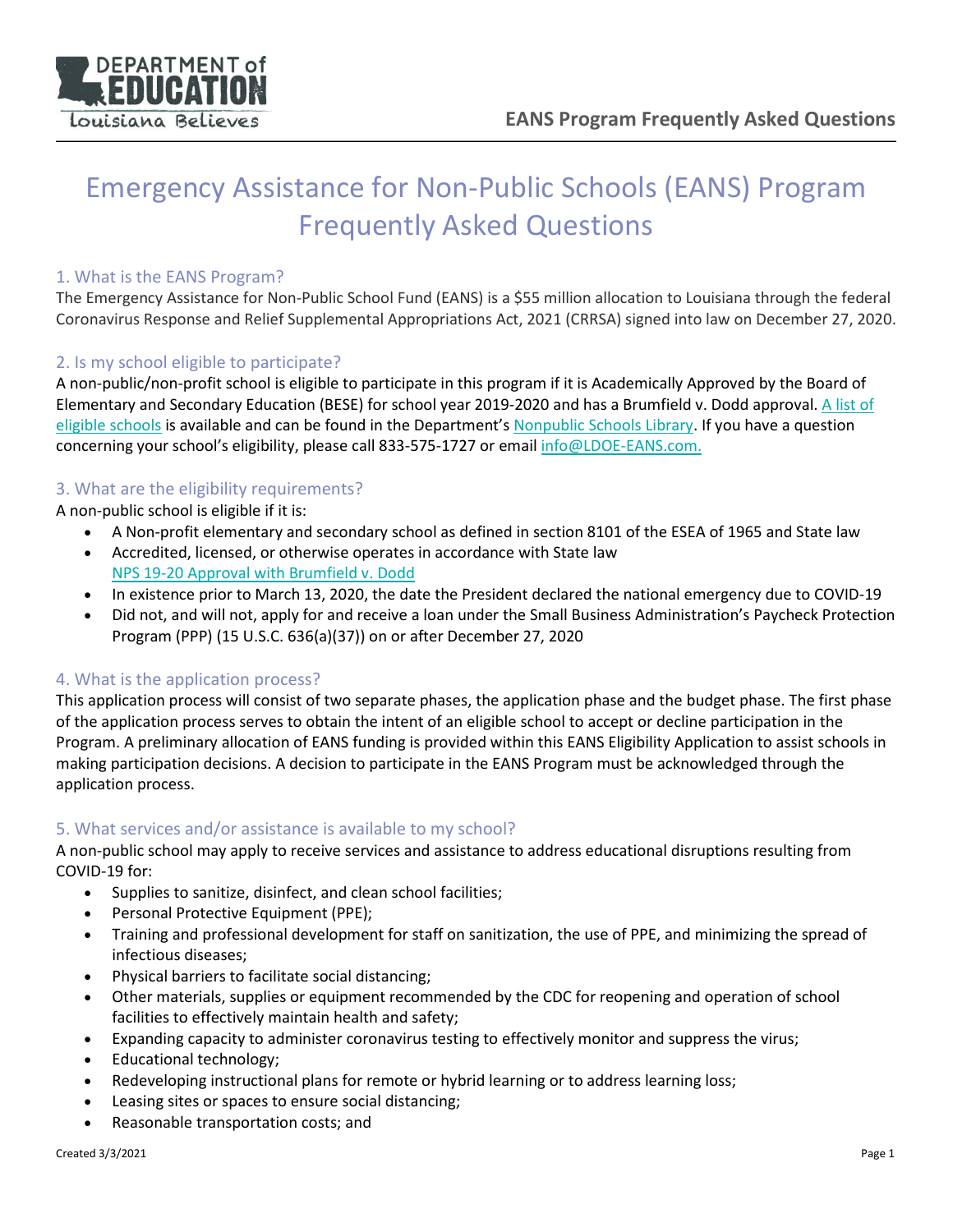



- Initiating and maintaining education and support services or assistance for remote or hybrid learning or to address learning loss; and
- Improving ventilation systems, including windows or portable air purification systems

# 6. What data sets will be utilized to determine preliminary and final school allocations?

The allocation amount is an estimate since final data for one of two data sets is not yet available. The two data sets utilized in the preliminary allocation calculation are: 1) final student enrollment data supplied by eligible nonpublic schools for the 2019-20 school year within the Non-Public Schools Data Collection (NPS), and 2) preliminary low income student count data as reported to the public school systems for participation in Equitable Services under the ESEA Title I Part A program. Once all data sets have been captured through the application process and the number of eligible and participating schools is determined, each school's allocation will be finalized.

#### 7. Where can I access the application?

This application is available online at the [Federal Support and Grantee Relations Library](https://www.louisianabelieves.com/resources/library/federal-support-and-grantee-relations-library) on the LDOE website. Resource materials to assist with the application process are available there as well. **The Phase 1 Eligibility Application deadline is Sunday, April 4 at 11:59pm.**

#### 8. Can I request an application by mail or email? Is there a paper application available?

At this time, applications can only be submitted online.

#### 9. My school has more than one site code. How do I fill out the application?

One application may be submitted per site code. For example, if your school's junior high and senior high have separate side codes, you may submit one application for the junior high and one application for the senior high.

# 10. My school decided to opt of out the program? What happens now?

If your school has indicated that it will not participate in the EANS Program, your application will not be reviewed and your school will not be allowed to re-enter the program at a later time. Please double check your response before submitting your answer to this question on the application.

# 11. What is a D-U-N-S number? Where do I get one for my school?

The Dun & Bradstreet D-U-N-S Number is a unique nine-digit identifier for businesses and organizations. If your school does not have a D-U-N-S Number, you can complete and submit the EANS Eligibility Application without it, but you will be required to submit a D-U-N-S number for your school to complete the Phase 2 application process. Your school may register for a D-U-N-S Number at [https://www.dnb.com/duns-number/get-a-duns.html.](https://www.dnb.com/duns-number/get-a-duns.html)

# 12. I am unsure of the date my school applied for and/or received a Paycheck Protection Plan (PPP) loan. What do I do?

Please call 833-575-1727 or email [info@LDOE-EANS.com](mailto:info@LDOE-EANS.com) for assistance.

#### 13. My school has submitted an EANS Eligibility Application. What are my next steps?

If your application is approved, you will be required to fill out a second application with detailed budget information. Please begin pulling together this information now. Be on the lookout for information concerning the Phase 2 budget application and application deadline.